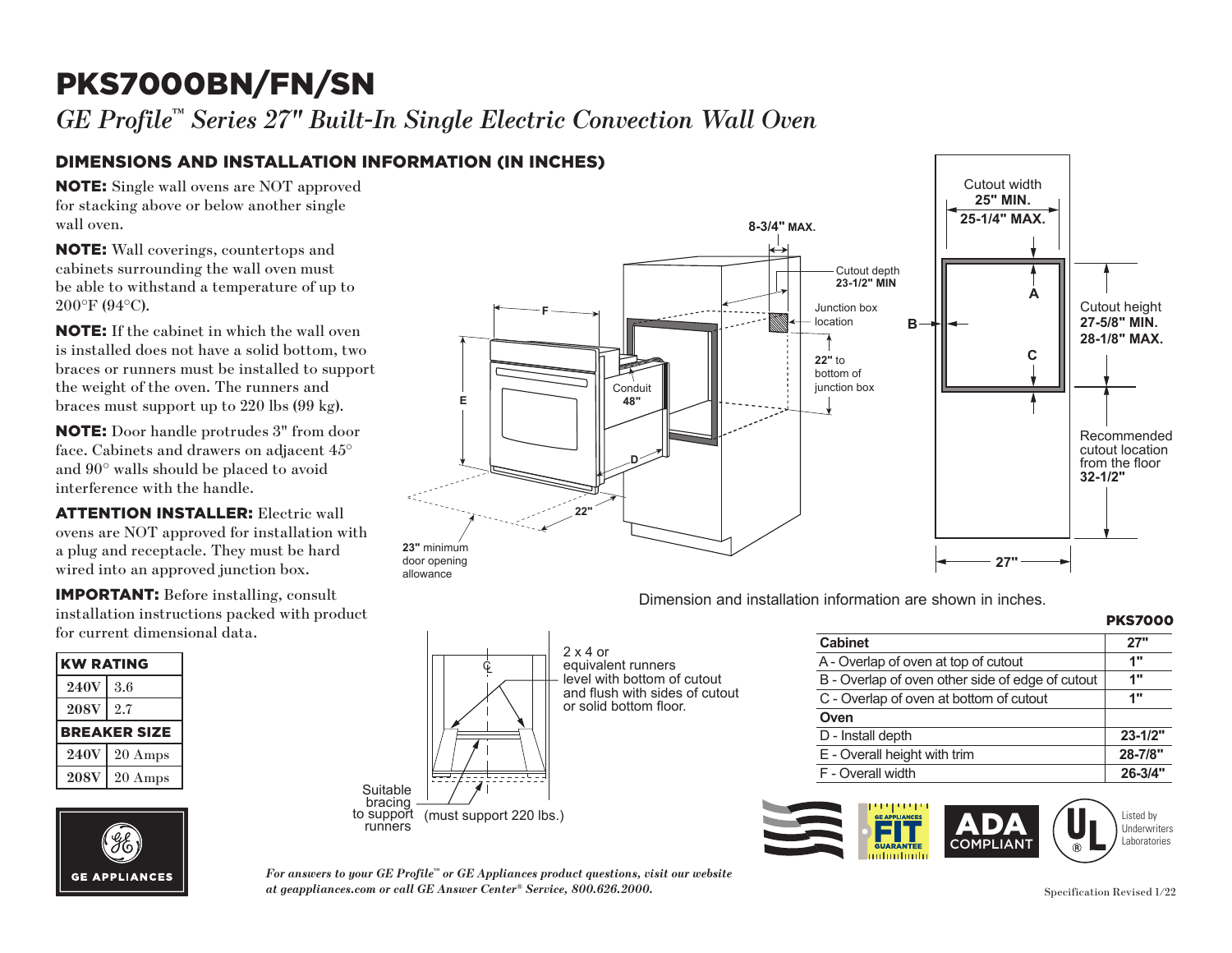## PKS7000BN/FN/SN

*GE Profile™ Series 27" Built-In Single Electric Convection Wall Oven*

## DIMENSIONS AND INSTALLATION INFORMATION (IN INCHES) UNDERCOUNTER INSTALLATION

**NOTE:** 27" Single electric wall ovens are approved for installation below a countertop, and below certain gas and electric cooktops. Refer to the Approved Combinations Matrix available at geappliances.com for specific information.

NOTE: 27" Single electric wall ovens are approved for installation above 27" warming drawers. **Top and/or Side Fillers** 

**ATTENTION INSTALLER:** Electric wall **CONSIDER AND IS CONSIDERED** MALE OVERSIDE MELTIC OPEN DISPONSIBLE ON A SURFACE AND NOTE AT A SURFACE SURFACE AND NOTE AT A SURFACE AND NOTE AT A SURFACE AND NOTE AT A SURFACE AND NOTE AT A SURFACE AND NOTE AT A SURFACE AN a plug and receptacle. They must be hard wired into an approved junction box.

IMPORTANT: Before installing, consult installation instructions packed with ALL products for current dimensional and combination data.



### (TWO OVENS IN SEPARATE CUTOUTS) Center Line Center Line SIDE-BY-SIDE INSTALLATION



**Note:**  $\frac{1}{2}$  contribution. **NOTE:** One cooktop may be centered over either oven in the side-by-side installation.

#### INSTALLATION BELOW A COOKTOP Cooktop

Maintain a minimum  $\uparrow$ distance of 31 1/4" from the top surface  $\frac{31.1}{4}$  mi platform to ensure that the cooktop and of the countertop to **IMPORTANT:**  the wall oven wall oven do not interfere with each other (see picture).





For answers to your GE Profile™ or GE Appliances product questions, visit our website<br>at geappliances com or call GE Apswer Center® Service–800 696 9000 *at geappliances.com or call GE Answer Center® Service, 800.626.2000.*